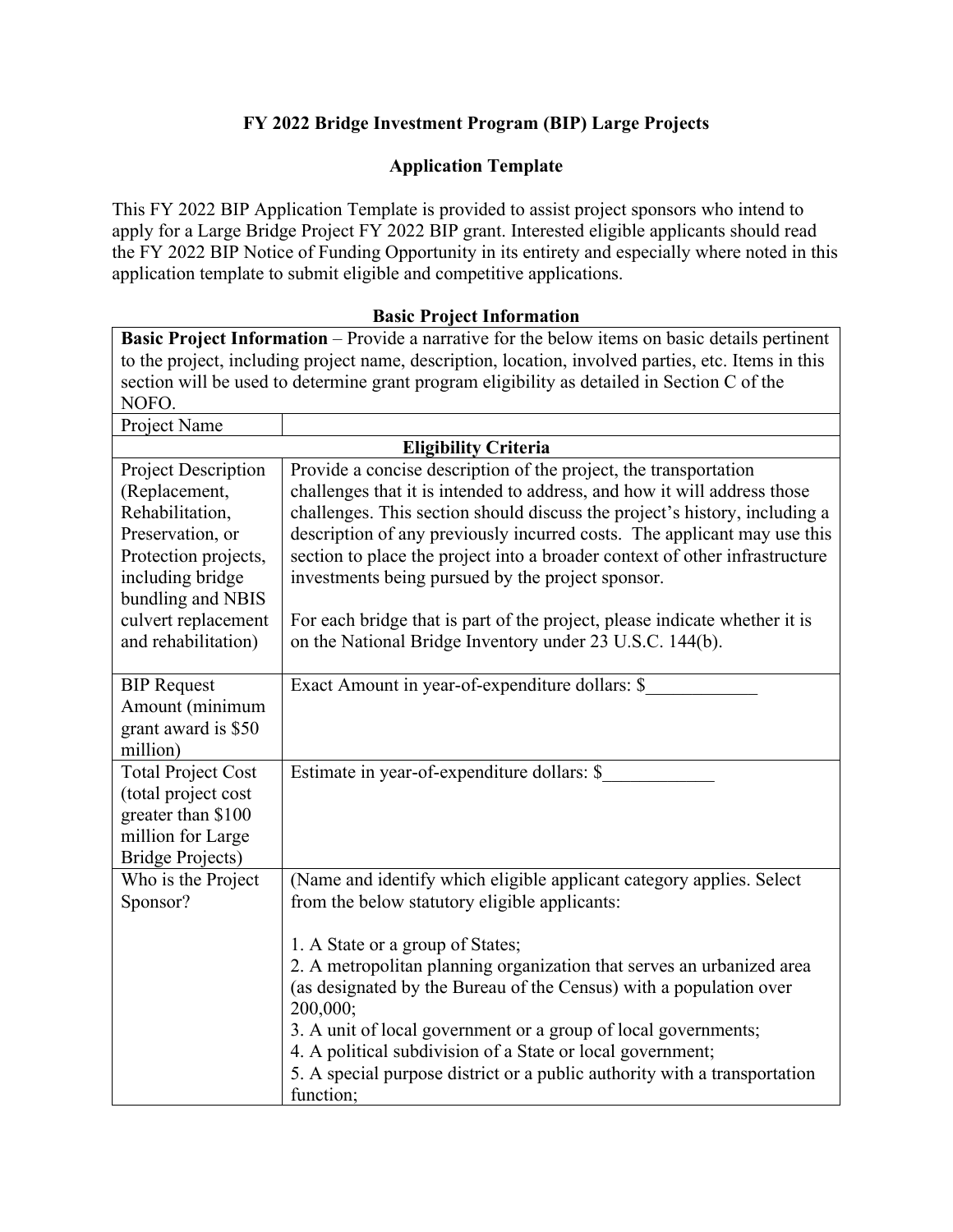|                                                                                                                                                                                                             | 6. A Federal land management agency;<br>7. A Tribal government or a consortium of Tribal governments; and<br>8. A multistate or multijurisdictional group of entities as described<br>above in $1 - 7$ .)                                                                                                                                                                                                                                                                                                                                                                                                                             |
|-------------------------------------------------------------------------------------------------------------------------------------------------------------------------------------------------------------|---------------------------------------------------------------------------------------------------------------------------------------------------------------------------------------------------------------------------------------------------------------------------------------------------------------------------------------------------------------------------------------------------------------------------------------------------------------------------------------------------------------------------------------------------------------------------------------------------------------------------------------|
| Maintenance<br>Commitment                                                                                                                                                                                   | Applicant must certify the completed project will be maintained, if a co-<br>applicant will maintain the completed structure, the co-applicant<br>provides the certification.                                                                                                                                                                                                                                                                                                                                                                                                                                                         |
| <b>Bike and Pedestrian</b><br>Accommodation<br>required by 23<br>U.S.C. 217(e)                                                                                                                              | Federal law provides that all projects with Federal financial<br>participation that replace or rehabilitate a highway bridge deck are<br>required to provide safe accommodation of pedestrians or bicyclists<br>when two conditions are met. If bicyclists and pedestrians are allowed<br>to operate at each end of the bridge, and the anticipated project will be<br>for replacement or rehabilitation, the applicant must detail how bicyclist<br>and pedestrian access is included in the project or provide FHWA with<br>the information needed to determine whether or not such access can be<br>provided at a reasonable cost. |
|                                                                                                                                                                                                             | <b>Additional Project Information</b>                                                                                                                                                                                                                                                                                                                                                                                                                                                                                                                                                                                                 |
| $State(s)$ in which<br>project is located                                                                                                                                                                   |                                                                                                                                                                                                                                                                                                                                                                                                                                                                                                                                                                                                                                       |
| Does the project<br>serve an urban or<br>rural community?                                                                                                                                                   | State whether the project serves an urban or rural community. In<br>determining, the DOT will rely on the Census Bureau Census 2010<br>definition of Urbanized Area as an area that consists of densely settled<br>territory that contains 50,000 or more people. Updated lists of UAs are<br>available on the Census Bureau website at<br>http://www2.census.gov/geo/maps/dc10map/UAUC RefMap/ua/. For<br>the purposes of the BIP program, Urbanized Areas with populations of<br>less than 50,000 will be considered rural.                                                                                                         |
| List all Project Co-<br>Applicants.                                                                                                                                                                         |                                                                                                                                                                                                                                                                                                                                                                                                                                                                                                                                                                                                                                       |
| Identify the Lead<br>Applicant (who will<br>be also the<br>applicant<br>responsible for<br>administration of<br>BIP funds if<br>application is<br>selected and point<br>of contact for the<br>application.) |                                                                                                                                                                                                                                                                                                                                                                                                                                                                                                                                                                                                                                       |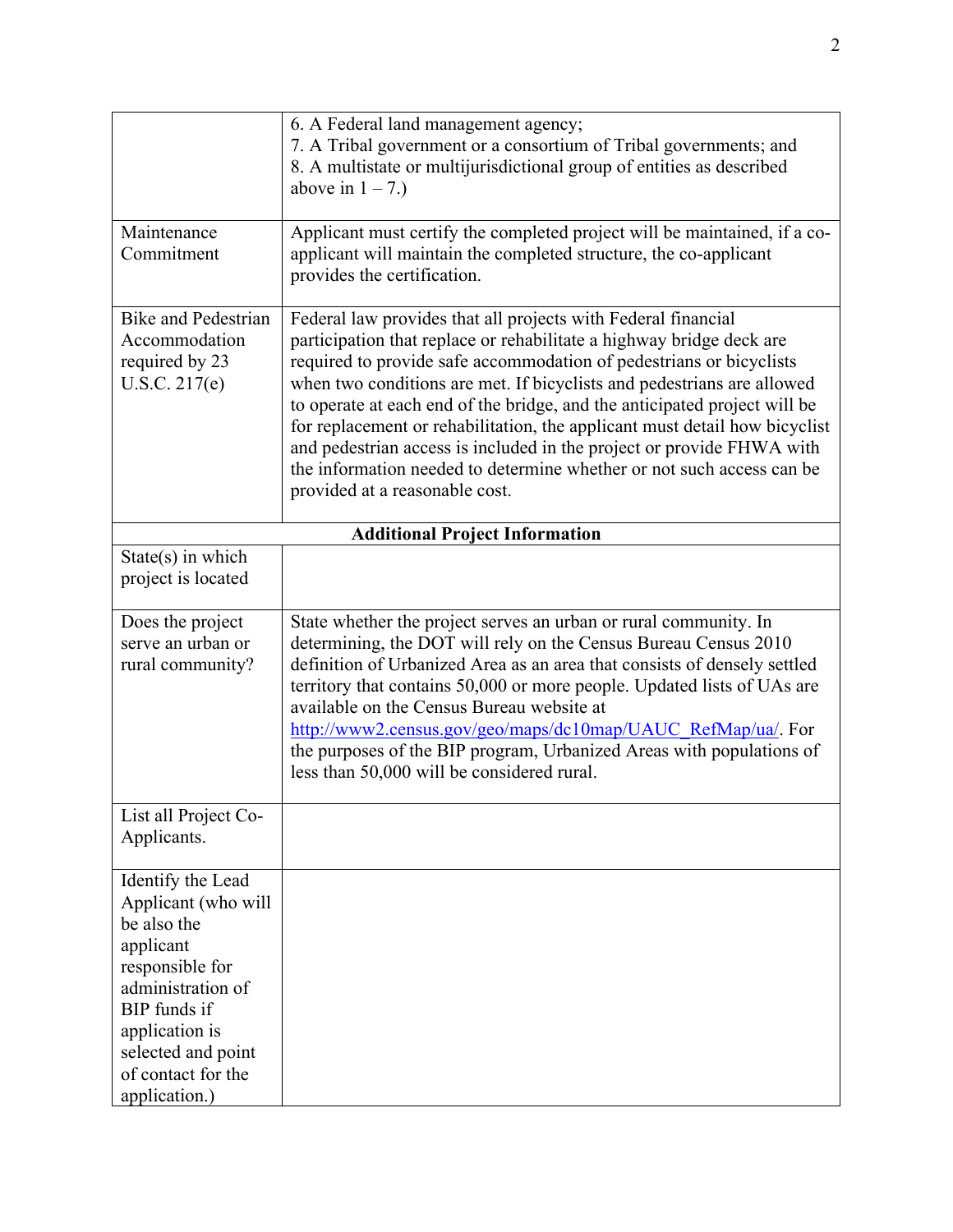| Was an application<br>for USDOT<br>discretionary grant<br>funding for this<br>project previously<br>submitted? | (If Yes, please include project title, applicable grant programs and<br>year.)                                                                                                                                                                                                                                                                                                                                                                                                         |
|----------------------------------------------------------------------------------------------------------------|----------------------------------------------------------------------------------------------------------------------------------------------------------------------------------------------------------------------------------------------------------------------------------------------------------------------------------------------------------------------------------------------------------------------------------------------------------------------------------------|
| Is the project<br>located (entirely or<br>partially) in Federal<br>or USDOT<br>designated areas?               | Yes/No. If yes, please describe which of the four Federally designated<br>community development zones in which your project is located.<br>Opportunity Zones: (https://opportunityzones.hud.gov/) Empowerment<br>Zones: (https://www.hud.gov/hudprograms/empowerment zones)<br>Promise Zones:<br>(https://www.hud.gov/program offices/field policy mgt/fieldpolicymgt<br>pz) Choice Neighborhoods:<br>(https://www.hud.gov/program offices/public indian housing/program<br>$sph$ (cn) |

### **National Bridge Inventory Data**

**National Bridge Inventory Data -** For each bridge on the project, fill out the NBI data in the following form. For projects with multiple bridges, including those utilizing bridge bundling, this table should be duplicated and populated with data for each individual bridge. This data is used to support and verify statements made about the project in other sections in this application template as noted in Section D.2.d.II of the NOFO. Data, format and coding information can be downloaded from [Download NBI ASCII files - National Bridge Inventory](https://www.fhwa.dot.gov/bridge/nbi/ascii.cfm)  [- Bridge Inspection - Safety Inspection - Bridges & Structures - Federal Highway](https://www.fhwa.dot.gov/bridge/nbi/ascii.cfm)  [Administration \(dot.gov\):](https://www.fhwa.dot.gov/bridge/nbi/ascii.cfm)

#### **Identification**

| Item $1 - State Code & Name$  |  |
|-------------------------------|--|
| Item $8 -$ Structure Number   |  |
| Item $5A - Record$ Type       |  |
| Item 3 – County Code & Name   |  |
| Item 6 – Feature Intersected  |  |
| Item 7 – Facility Carried     |  |
| Item 16 - Latitude            |  |
| Item $17 -$ Longitude         |  |
| Item 98 – Border Bridge       |  |
| Item 99 – Border Bridge       |  |
| <b>Structure Number</b>       |  |
| <b>Classification</b>         |  |
| Item 112 – NBIS Bridge Length |  |
| Item 104 – Highway System of  |  |
| Inventory                     |  |
| Item $26$ – Functional        |  |
| Classification                |  |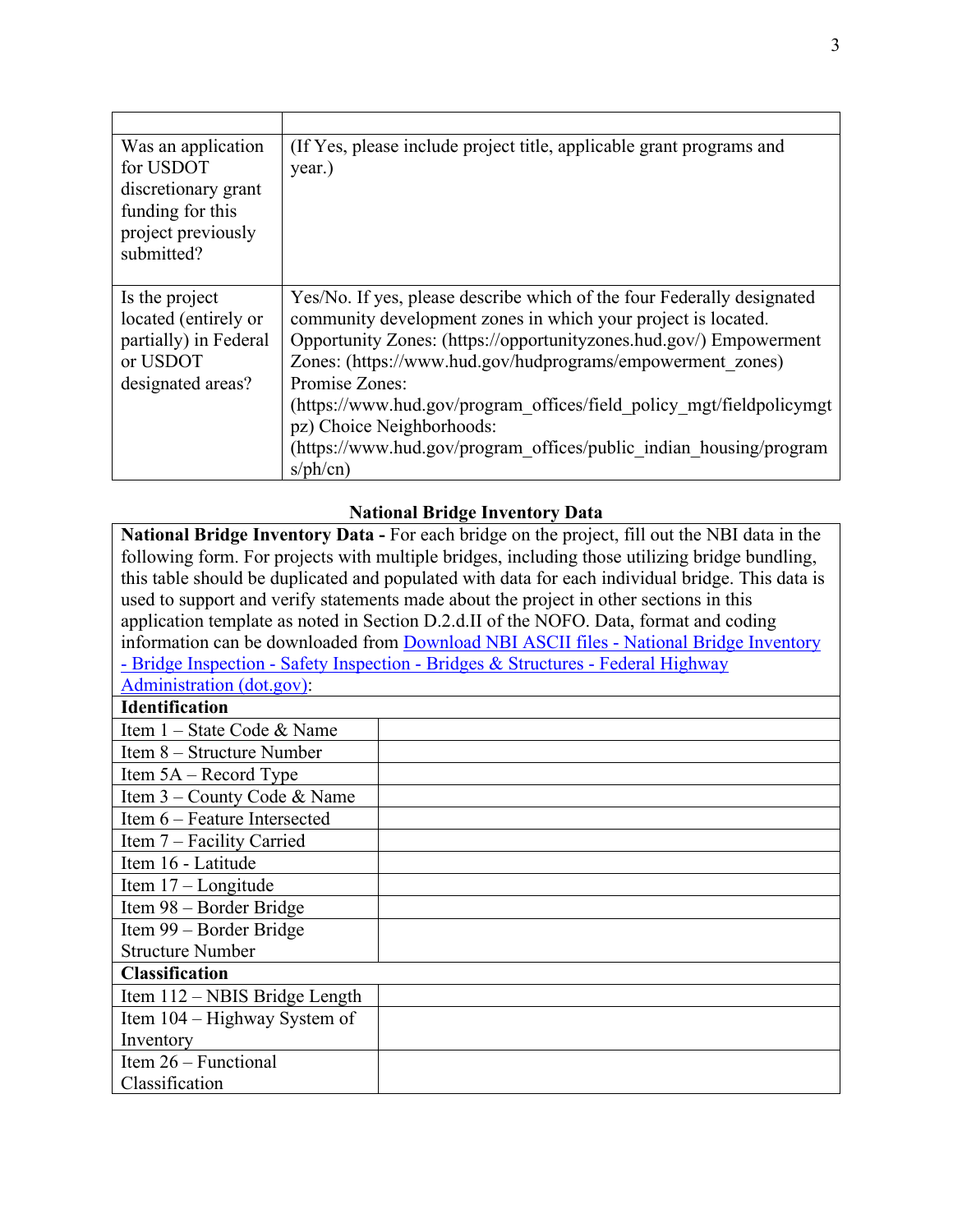| Item 110 – Designated National     |  |
|------------------------------------|--|
| Network                            |  |
| Item 20 - Toll                     |  |
| Item 21 - Maintenance              |  |
| Responsibility                     |  |
| Item $22 -$ Owner                  |  |
| <b>Age and Service</b>             |  |
| Item 27 - Year Built               |  |
| Item 106 - Year Reconstructed      |  |
| Item 42 – Type of Service          |  |
| Item $28A -$ Lanes on the          |  |
| Structure                          |  |
| Item 29 - Average Daily Traffic    |  |
| Item 109 – Average Daily Truck     |  |
| Traffic                            |  |
| Item 19 - Bypass, Detour           |  |
| Length                             |  |
| <b>Structure Type and Material</b> |  |
| Item 43 - Structure Type, Main     |  |
| <b>Condition</b>                   |  |
| Item 58 - Deck Condition           |  |
| Item 59 – Superstructure           |  |
| Condition                          |  |
| Item 60 - Substructure             |  |
| Condition                          |  |
| Item 61 - Channel and Channel      |  |
| Protection                         |  |
| Item $62$ – Culverts               |  |
| <b>Geometric Data</b>              |  |
| Item 49 - Structure Length         |  |
| Item $50$ – Curd of Sidewalk       |  |
| Widths                             |  |
| Item 51 - Bridge Roadway           |  |
| Width, curb-to-curb                |  |
| Item 52 – Deck Width, out-to-      |  |
| out                                |  |
| Item 32 - Approach Roadway         |  |
| Width                              |  |
| Item 47 - Inventory Route, Total   |  |
| Horizontal Clearance               |  |
| Item 53 – Minimum Vertical         |  |
| Clearance over Bridge Roadway      |  |
| Item 54 – Minimum Vertical         |  |
| Underclearance                     |  |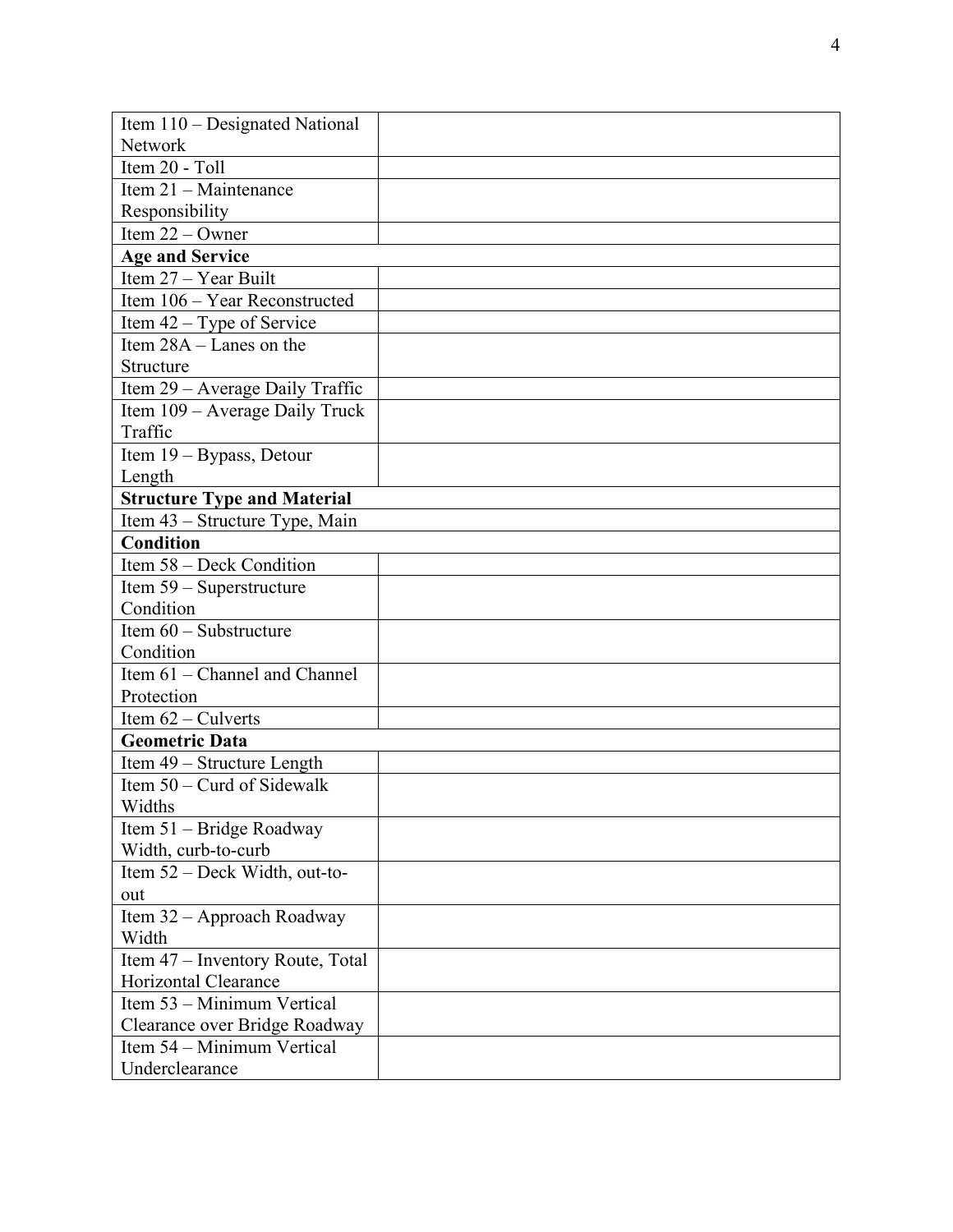| Item 55 - Minimum Lateral       |  |
|---------------------------------|--|
| Underclearance on Right         |  |
| Item 56 – Minimum Lateral       |  |
| Underclearance on Left          |  |
| <b>Navigation Data</b>          |  |
| Item $111 -$ Pier Protection    |  |
| Item 39 – Navigation Vertical   |  |
| Clearance                       |  |
| Item 40 – Navigation Horizontal |  |
| Clearance                       |  |
| <b>Load Rating and Posting</b>  |  |
| Item $70 - Bridge$ Posting      |  |
| Item 41 – Structure Open,       |  |
| Posted, or Closed to Traffic    |  |
| <b>Appraisal</b>                |  |
| Item 113 - Scour Critical       |  |
| <b>Bridges</b>                  |  |
| <b>Inspections</b>              |  |
| Item 90 – Inspection Date       |  |

# **Project Selection Criteria**

**Project Selection Criteria** – Provide narrative response how the project responds to the project selection criteria in Section E.1.b of the NOFO. In responding to project selection criteria, refer to statutory selection criteria included in Section E of the NOFO and address them in the appropriate project selection criteria.

#### **Criteria #1: State of Good Repair**

This project contributes to the State of Good Repair criteria by…

For each bridge on the project, indicate the condition based on the NBI data provided.

Are the bridge(s) on the project in Fair condition? Yes/No.

If yes, please describe why the bridge(s) are at risk of falling into poor condition within the next three (3) years.

#### **Criteria #2: Safety**

This project contributes to the Safety criteria by…

#### **Criteria #3: Mobility and Economic Competitiveness**

This project contributes to the Mobility and Economic Competitiveness criteria by…

#### **Criteria #4: Climate Change, Resiliency, and the Environment**

This project contributes to the Climate Change, Resilience, and the Environment criteria by…

#### **Criteria #5: Equity, Partnership, and Quality of Life**

This project contributes to the Equity, Partnership, and Quality of Life criteria by…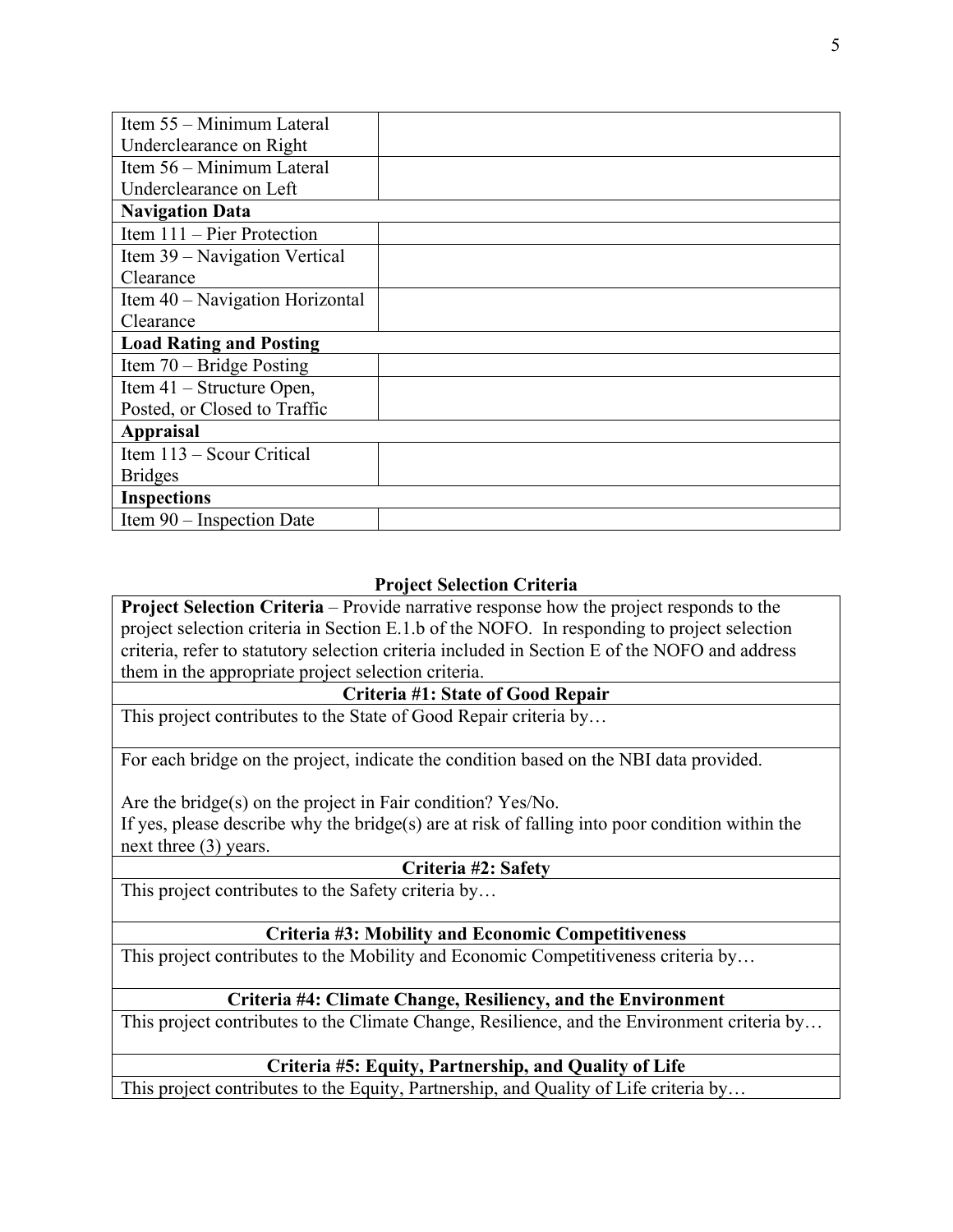# **Criteria #6: Innovation**

This project contributes to the Innovation criteria by…

**Project Costs Project Costs** – Provide information detailing the costs associated with the project. These costs will be used to determine eligible award amount, how the project supports financial goals of the program, and other factors. More information on this section can be found in Section D.2.d.III of the NOFO.<br>BIP Request Amount Exact Amount in year-of-expenditure dollars: \$ Estimated Total of Other Federal funding (excluding BIP Request) Estimate in year-of-expenditure dollars: \$\_\_\_\_\_\_\_\_\_\_\_\_ Estimated Other Federal funding (excluding BIP) further detail (List each Federal Program and identify Formula or Discretionary and the amount for each Federal Program, e.g. Program: Amount:  $\overline{\phantom{a}}$ , and repeat for each source) Estimated non- Federal funding (Identify each source of non-Federal funding and estimated amount, e.g. Source: Amount: \_\_\_\_\_\_\_\_\_\_\_\_\_\_\_\_\_\_\_\_\_\_\_\_\_\_\_\_\_\_\_\_\_\_\_, and repeat for each source) Future Eligible Project Cost (Sum of BIP request, Other Federal Funds, and non-Federal Funds, above. Estimate in year-of-expenditure dollars: \$\_\_\_\_\_\_\_\_\_\_\_\_ Previously incurred project costs (if applicable) Estimate in year-of-expenditure dollars: \$\_\_\_\_\_\_\_\_\_\_\_\_ Total Project Cost (Sum of 'previous incurred' and 'future eligible' Estimate in year-of-expenditure dollars: \$ If more than one bridge, will bridge bundling be used to deliver the Project? Yes or No. If yes, explain the intended benefits of bridge bundling for this set of bridges.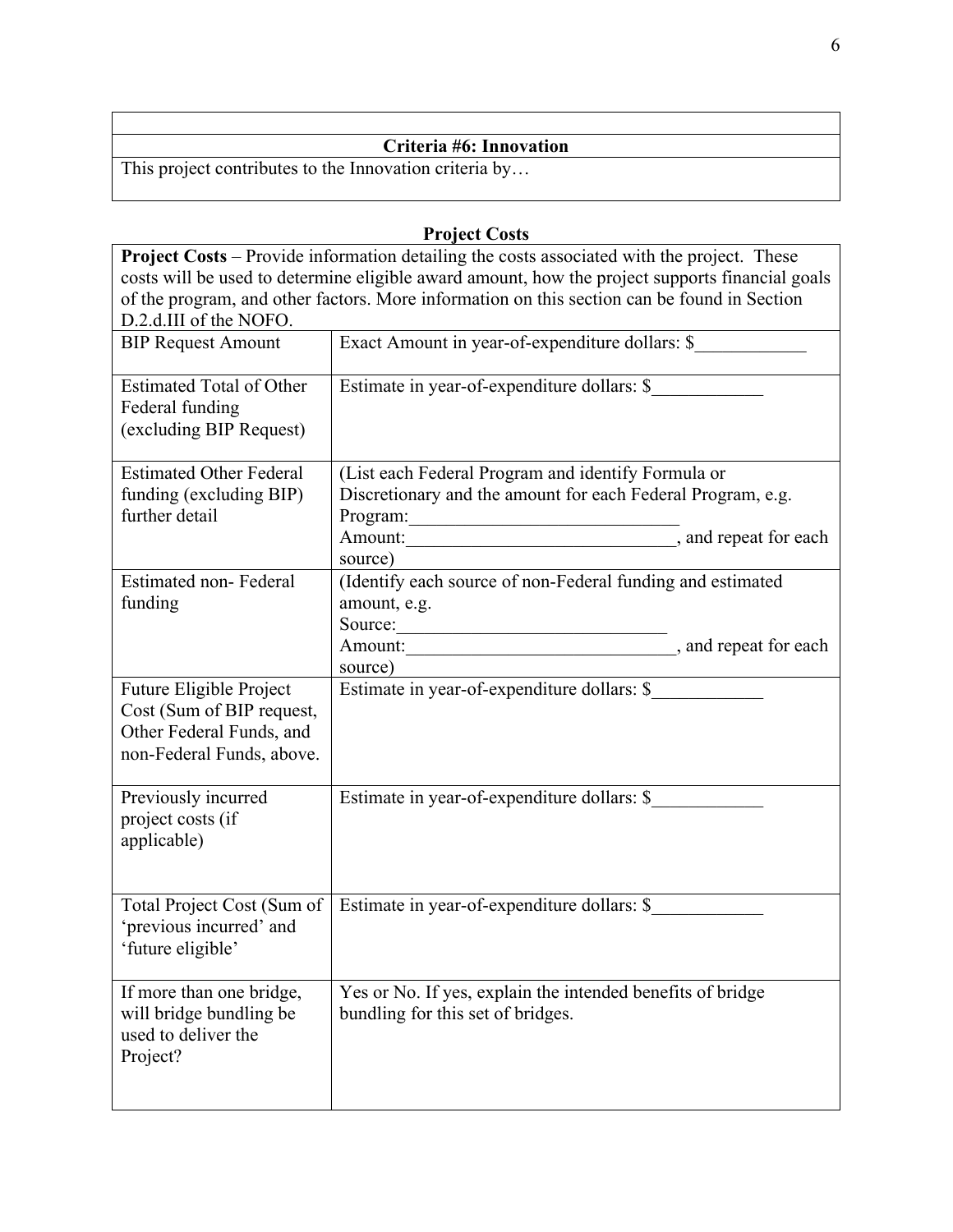| If proposed project utilizes | Estimate in year of expenditure dollars: \$                     |  |                                                           |            |
|------------------------------|-----------------------------------------------------------------|--|-----------------------------------------------------------|------------|
| bundling, Cost of            |                                                                 |  |                                                           |            |
| <b>Unbundled Projects</b>    |                                                                 |  |                                                           |            |
| Amount of Future Eligible    | Indicate Improvement Type by Structure Number (Bridge)          |  |                                                           |            |
| Costs by Project Type        | Replacement, Bridge Rehabilitation, Bridge Preservation, Bridge |  |                                                           |            |
|                              | Protection, or Culvert Replacement or Rehabilitation) and       |  |                                                           |            |
|                              | amount per bridge (if bundling, include the unbundled cost in   |  |                                                           |            |
|                              | brackets[ $\{\$ $\}$ <sup>1</sup> ) (Ex.                        |  |                                                           |            |
|                              |                                                                 |  | Bridge Replacement Str. 001: \$20,000,000[\$25,000,000],  |            |
|                              |                                                                 |  | Bridge Replacement Str, 002, \$15,000,000[\$18,000,000],  |            |
|                              |                                                                 |  | Bridge Rehabilitation Str. 003, \$5,000,000)[\$5,500,000] |            |
|                              |                                                                 |  |                                                           |            |
|                              |                                                                 |  |                                                           |            |
|                              |                                                                 |  |                                                           |            |
|                              |                                                                 |  |                                                           |            |
|                              | 3. Bridge Str. $\therefore$ \$ [\$                              |  |                                                           |            |
|                              |                                                                 |  |                                                           |            |
|                              |                                                                 |  |                                                           |            |
|                              |                                                                 |  |                                                           |            |
|                              | 5. Bridge Str. $\qquad \qquad : \$                              |  |                                                           | $\sqrt{S}$ |
|                              |                                                                 |  |                                                           |            |
|                              | entity to pay subsidy and administrative costs necessary to     |  |                                                           |            |
|                              | provide to the entity Federal credit assistance under 23 U.S.C. |  |                                                           |            |
|                              | chapter $62$                                                    |  |                                                           |            |
|                              |                                                                 |  |                                                           |            |
|                              |                                                                 |  |                                                           |            |
|                              |                                                                 |  |                                                           |            |
|                              |                                                                 |  |                                                           |            |

# **Benefit-Cost Analysis**

**Benefit Cost Analysis**– Submit the requested information in Section D.2.d.V for the DOT to conduct a review of the benefit-cost analysis for the project and provide a summary of the analysis.

The benefit cost analysis demonstrates…

<span id="page-6-0"></span><sup>&</sup>lt;sup>1</sup> Costs of unbundled project will be compared with bundled costs to determine potential amount of cost savings and as a factor in the ability to unbundle bridges for an award

<span id="page-6-1"></span><sup>&</sup>lt;sup>2</sup> Receipt of a BIP award does not guarantee that an applicant will receive TIFIA credit assistance, nor does it guarantee that any award of TIFIA credit assistance will be equal to 49% of eligible project costs. Receipt of TIFIA credit assistance is contingent on the applicant's ability to satisfy applicable creditworthiness standards and other Federal requirements.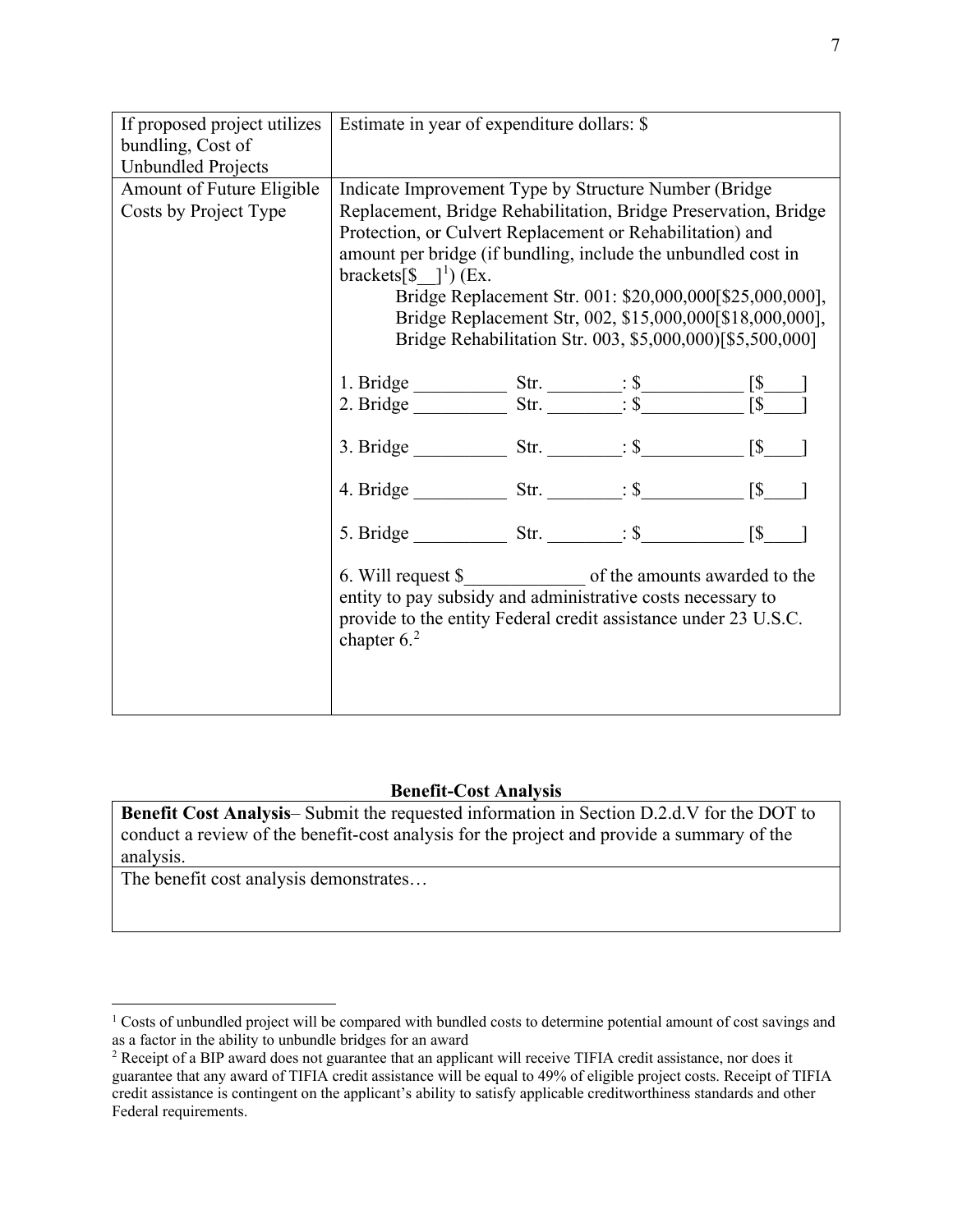| Project Readiness and Environmental Risk–Submit the requested information in Section<br>E.2.b.iii for the DOT to conduct a review of the project readiness and environmental risk<br>criteria for the project and provide a summary. If project includes multiple bridges, indicate<br>the information for each bridge included in the application and what impact would occur on<br>the timeframes if the project were unbundled. |                                                                                                                                                                                                                                                                                                                                                    |  |
|------------------------------------------------------------------------------------------------------------------------------------------------------------------------------------------------------------------------------------------------------------------------------------------------------------------------------------------------------------------------------------------------------------------------------------|----------------------------------------------------------------------------------------------------------------------------------------------------------------------------------------------------------------------------------------------------------------------------------------------------------------------------------------------------|--|
| Other Federal Funding and<br>Non-Federal Funding<br>Secured                                                                                                                                                                                                                                                                                                                                                                        | Yes/No                                                                                                                                                                                                                                                                                                                                             |  |
| NEPA Status - Indicate if<br>the determination will<br>likely be the result of a<br>Categorical Exclusion<br>(CE), Environmental<br>Assessment (EA), or<br>Environmental Impact<br>Statement (EIS)                                                                                                                                                                                                                                 | Planned or Actual Start of NEPA Date:<br>Planned or Actual Completion of NEPA Date:<br>Final NEPA Determination or current status of NEPA process:                                                                                                                                                                                                 |  |
| Is the project currently<br>programmed in the:<br><b>TIP</b><br><b>STIP</b><br>$\bullet$<br>MPO Long<br>Range<br>Transportation<br>Plan<br><b>State Long Range</b><br>Transportation<br>Plan                                                                                                                                                                                                                                       | Yes/No<br>(please specify in which plans the project is currently<br>programmed, the year in which the project is currently<br>programmed and provide the identifying number if applicable)                                                                                                                                                        |  |
| Is right-of-way acquisition<br>necessary?                                                                                                                                                                                                                                                                                                                                                                                          | Yes/No<br>If Yes, Planned or Actual Start of Right-of-Way Acquisition<br>Date:<br>Planned or Actual Completion of Right-of-Way Acquisition<br>Date:                                                                                                                                                                                                |  |
| Right-of-way acquisition<br>considerations                                                                                                                                                                                                                                                                                                                                                                                         | If right-of-way must be acquired for the project:<br>1. Would right-of-way acquisition require relocation of any<br>people or businesses? Yes/No.<br>2. If yes, are people or businesses being relocated members of<br>traditionally underserved and underrepresented populations<br>(Environmental Justice communities)? If yes, please describe. |  |
| Design Status                                                                                                                                                                                                                                                                                                                                                                                                                      | Planned or Actual Start of Preliminary Design<br>Date:<br>Planned or Actual Completion of Preliminary Design<br>Date:                                                                                                                                                                                                                              |  |

# **Project Readiness and Environmental Risk**